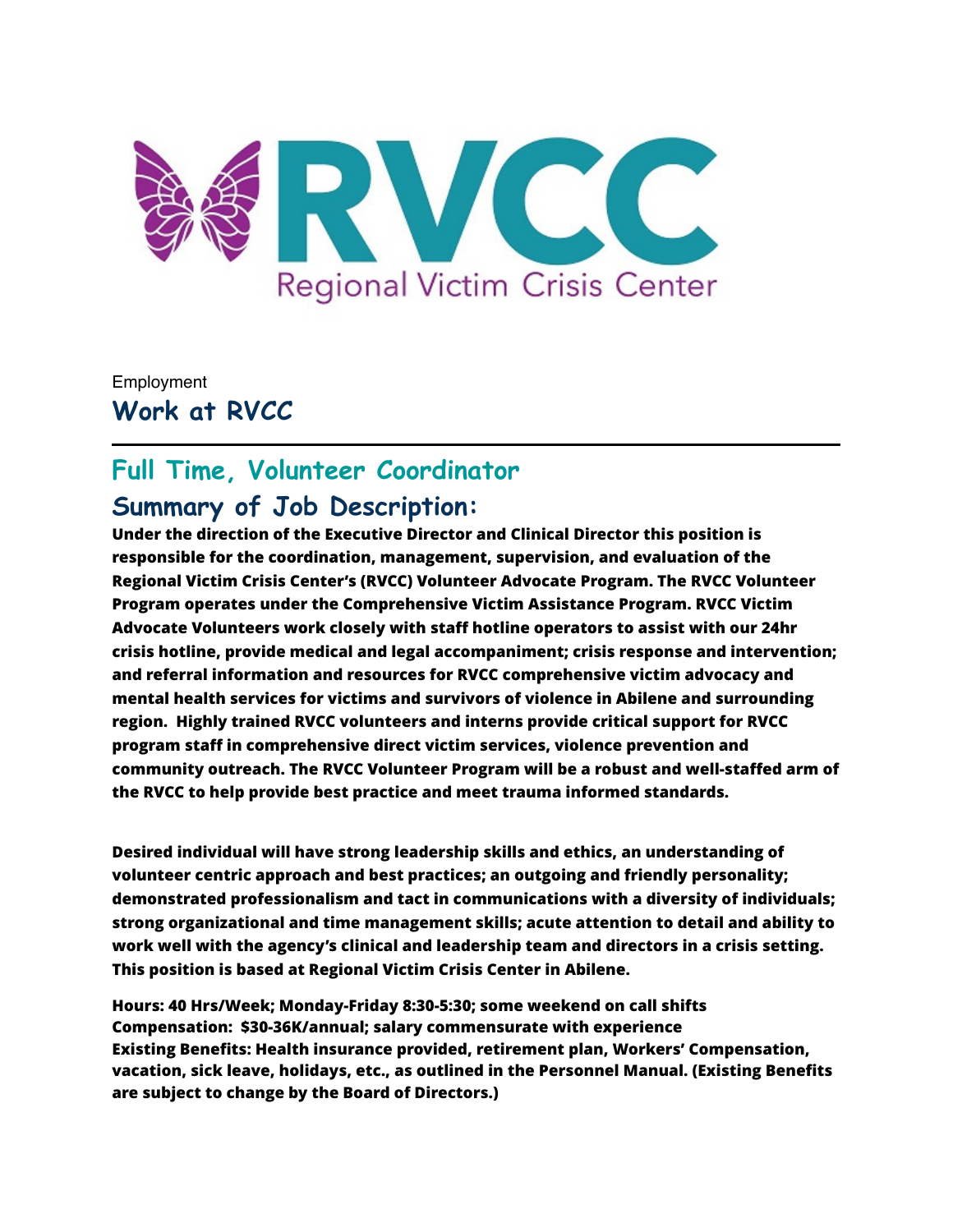# **Qualifications and Job Requirements:**

**Degree in sociology, social work, or leadership and management services highly desired. Experience in public speaking and training. Excellent verbal and written communication skills. Knowledge of (or willingness to learn about) and sensitivity to issues of sexual violence and trauma informed approach. • Excellent verbal and written communication skills. • Strong organizational, problem-solving, and analytical skills; ability to manage priorities and workflow. • Strong interpersonal skills; good judgment, with the ability to make timely and sound decisions.**

## **Duties & Responsibilities:**

- **Responsible to further develop, coordinate, and supervise the volunteer program to provide increased access to supportive services for all RVCC victim service and prevention programs.**
- **Recruitment and Community Outreach**
	- o **Community outreach and mission education** 
		- **Health and volunteer Information fairs and booths**
		- **Faith based and service organization outreach**
		- **Graduate program outreach and faculty coordination**
		- **Marketing: social media, printed materials/brochures, radio/TV**
	- o **Adopt volunteer philosophy statement that conveys the value volunteers bring to organization and role they play.**
- **Volunteer Management**
	- o **Risk management**
	- o **Needs assessment for monthly volunteer calendar/VVA shift coverage**
	- o **Coordination of monthly 24hr hotline and crisis response calendar coverage**
	- o **Screening, training, orientation, and creating evaluation protocols and tools**
		- **Onboarding: new volunteer/intern packets, organize welcome/networking events**
	- o **Volunteer appreciation and recognition planning: birthdays, month, events, gifts**
	- o **Volunteer retention strategies: beyond appreciation,** 
		- **Motivating and engaging volunteers: Building a volunteer-centric culture**
		- **Provide training and development opportunities that enhance professional and personal life as well as becoming more successful within organization**
	- o **Volunteer files, CEUs and recertification record keeping**
- **Program Evaluation, Reporting and Stakeholder Communication plan**
	- o **Transparency, consistency, and excellence**